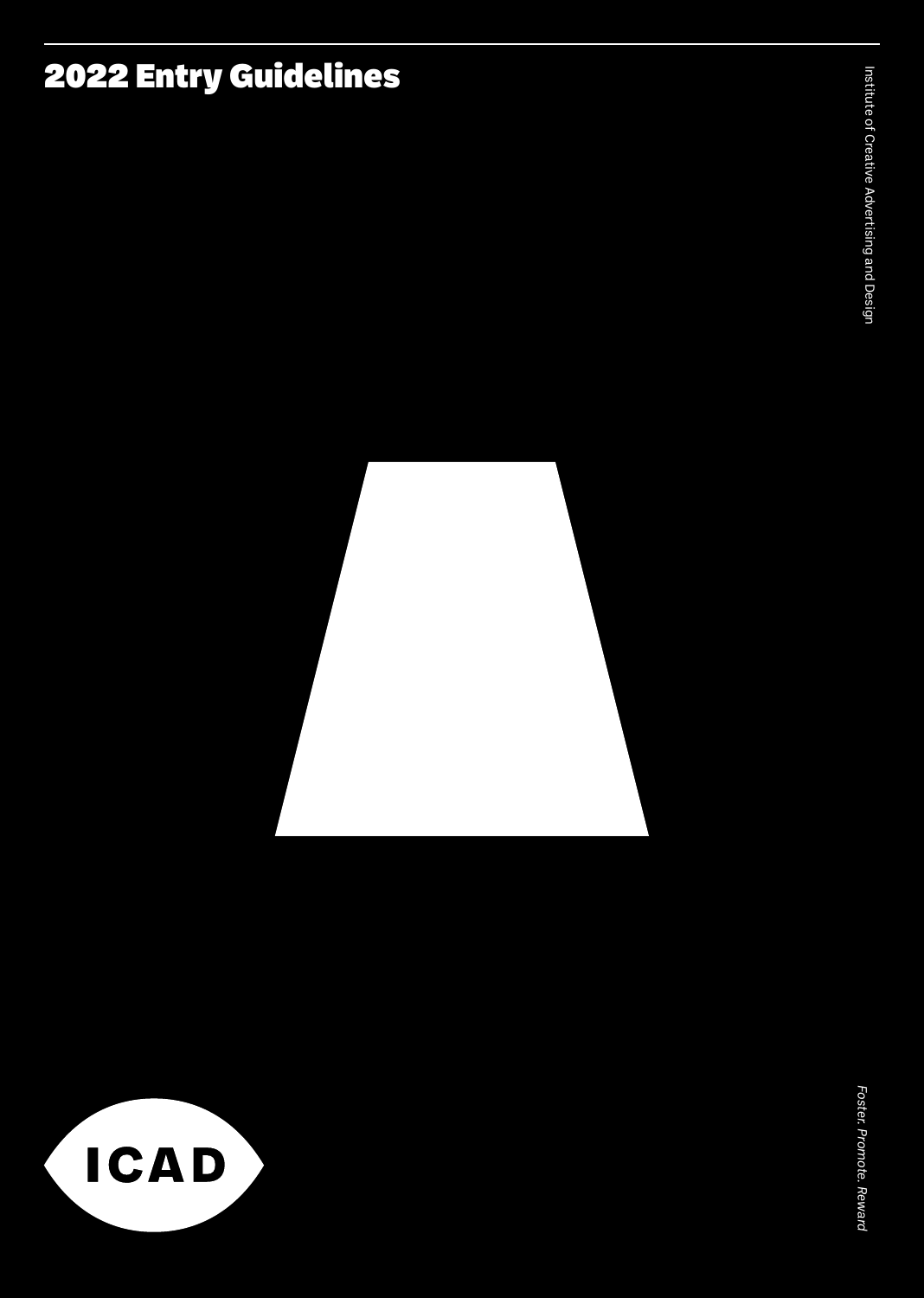# Introduction

# Awards **Overview**

The ICAD Awards are the annual awards for the achievement of Creative Excellence in Irish Advertising and Design.

Each year the Institute assembles a series of juries comprising the finest creatives practising in Ireland, supported by carefully selected international jurors operating at the highest standards. We do this with the sole purpose of rewarding those who pursue, craft and execute creative excellence. Our awards categories span all of our members' disciplines, and our juries are selected to reflect the economic and creative diversity they represent.

For over 63 years the ICAD Bell has been recognised as a benchmark for creative excellence nationally and internationally, and as an institute we strive constantly to protect and maintain its value and meaning.

| <b>Structure</b> | 17.02.22                                                        | <b>ICAD Launches call for Entries</b>                  |  |
|------------------|-----------------------------------------------------------------|--------------------------------------------------------|--|
|                  | 28.03.22                                                        | Deadline for entries                                   |  |
|                  | 31.03.22                                                        | ICAD will contact any entrants who have issues         |  |
|                  |                                                                 | with their entry, files or eligibility.                |  |
|                  | <b>April 2022</b>                                               | Judging begins.                                        |  |
| Criteria         | Work submitted to the awards is judged based on three criteria: |                                                        |  |
|                  |                                                                 | $\rightarrow$ Is it a good and original idea?          |  |
|                  |                                                                 | $\rightarrow$ Is it well executed?                     |  |
|                  |                                                                 | $\rightarrow$ Is it relevant in its context?           |  |
| <b>Standards</b> | Commended                                                       | An excellent piece of creative work.                   |  |
|                  | <b>Bronze</b>                                                   | One of the finest works of the year in its discipline; |  |
|                  |                                                                 | an example of the best Irish advertising and design.   |  |
|                  | <b>Silver</b>                                                   | Outstanding work that raises the Irish standard        |  |
|                  |                                                                 | nationally and internationally.                        |  |
|                  | Gold                                                            | Exceptional in idea, execution, and quality;           |  |
|                  |                                                                 | memorable work that defines or redefines               |  |
|                  |                                                                 | its field and will help gain renown for Irish          |  |
|                  |                                                                 | creativity internationally.                            |  |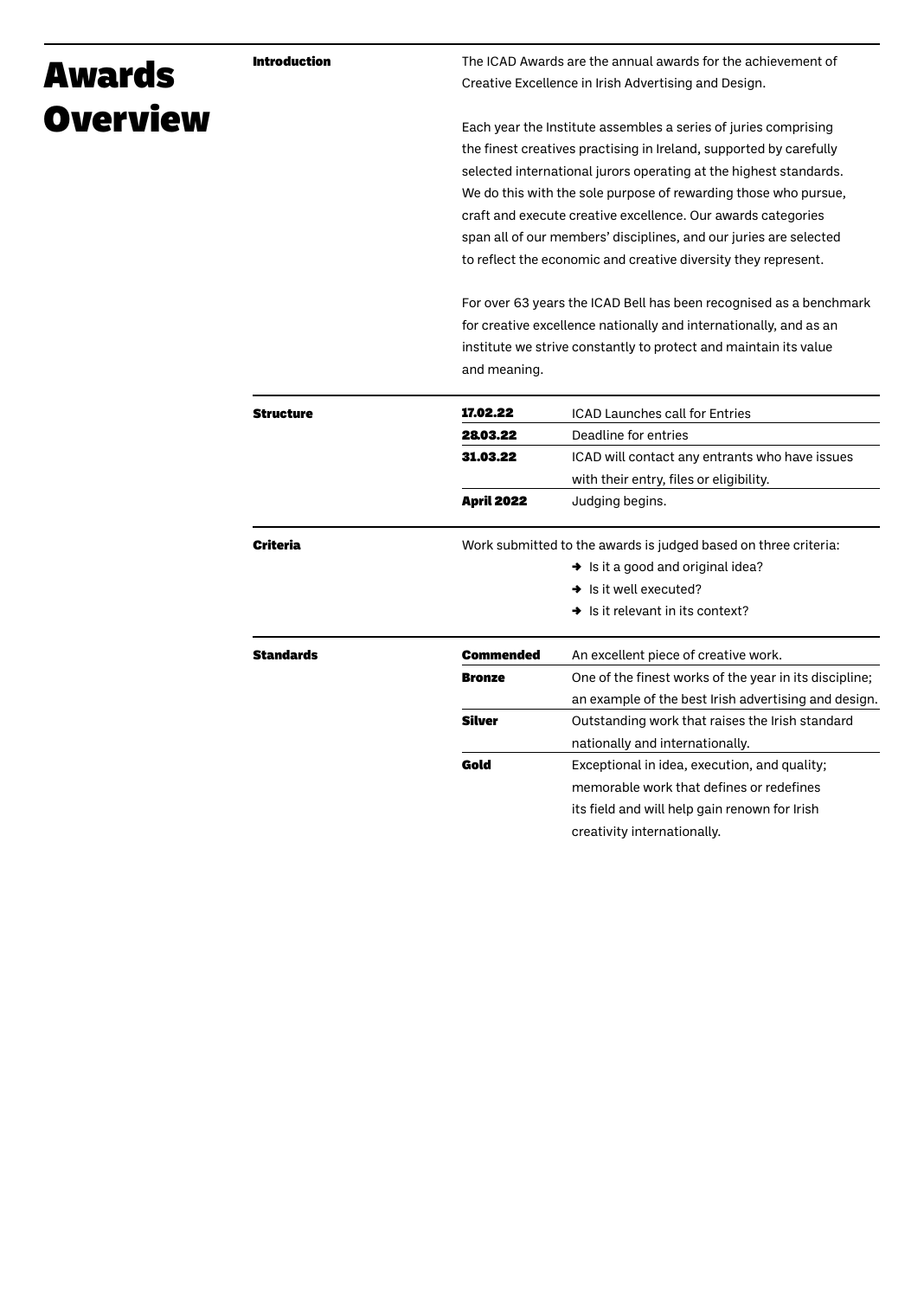| <b>Entry</b>   | <b>Membership</b>    | The principal creatives involved in all work entered into the awards<br>must be ICAD members.                                                                                                                                                                                                                                                                                                                                                                                                                                                                                                                                                                                                                                    |
|----------------|----------------------|----------------------------------------------------------------------------------------------------------------------------------------------------------------------------------------------------------------------------------------------------------------------------------------------------------------------------------------------------------------------------------------------------------------------------------------------------------------------------------------------------------------------------------------------------------------------------------------------------------------------------------------------------------------------------------------------------------------------------------|
| <b>Process</b> |                      | You can join at any time during the year, but all memberships end<br>December 31st, regardless of the date of joining. Your membership<br>must be up to date at the time of entry. Work submitted without valid<br>membership will be disqualified.                                                                                                                                                                                                                                                                                                                                                                                                                                                                              |
|                |                      | Full membership is open to any creative in Ireland working in an<br>industry ICAD represents, and to any Irish creative working abroad<br>within those industries. We also offer student memberships, as<br>well as membership options for those working within the industry,<br>but not working in a creative capacity. Membership is available for<br>purchase individually or as a package, however, we are careful to<br>remind businesses that dues are paid on behalf of the individual.                                                                                                                                                                                                                                   |
|                |                      | To join, go to icad.ie/membership.                                                                                                                                                                                                                                                                                                                                                                                                                                                                                                                                                                                                                                                                                               |
|                | <b>Entry Fees</b>    | Entries are charged at a flat rate of €50 per entry. Late entries are<br>charged at €100 per entry.                                                                                                                                                                                                                                                                                                                                                                                                                                                                                                                                                                                                                              |
|                | <b>Entry Process</b> | $\rightarrow$ Request a link to the awards platform<br>at icad.ie/awards.<br>$\rightarrow$ Sign in to your account, or set up a new one.<br>(Your account on this platform is separate from<br>your ICAD website and free to set up. You will<br>not login directly on the ICAD website but on<br>the link provided.)<br>$\rightarrow$ Click 'Start Entry' at the bottom of the page.<br>Review the guide to entering your work.<br>$\rightarrow$ Throughout the entry process, you can use<br>the buttons 'Save+Next,' and 'Save+Close,' to<br>navigate between sections. You can return to<br>each section as often as you like before submitting.<br>→ Entries won't be judged unless they've been<br>submitted and paid for. |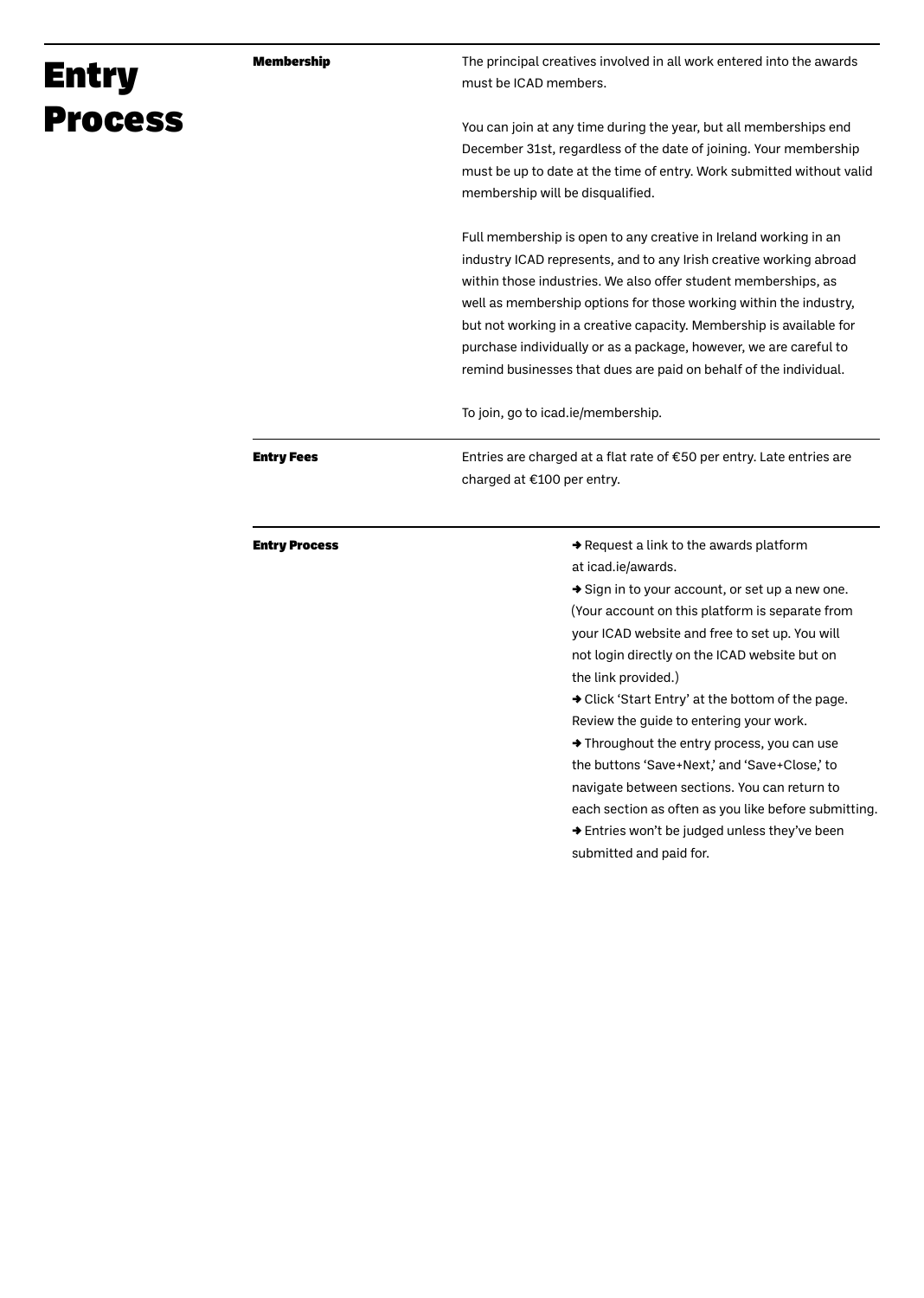| <b>Section 1</b>      | Provide the following information about your entry.                  |                                                            |  |
|-----------------------|----------------------------------------------------------------------|------------------------------------------------------------|--|
|                       | <b>Section</b>                                                       | Advertising, Design, and Production.                       |  |
|                       | Parent                                                               | $(e.g.)$ Film                                              |  |
|                       | <b>Category</b>                                                      |                                                            |  |
|                       | <b>Category</b>                                                      | (e.g.) Commercial up to 30 seconds                         |  |
|                       | <b>Entry name</b>                                                    | The project's name                                         |  |
|                       | Agency/                                                              | Enter your company or agency name. This                    |  |
|                       | <b>Company</b>                                                       | is exactly as it will be used in any mention               |  |
|                       |                                                                      | of winning work.                                           |  |
|                       | <b>Client</b>                                                        | The entity for whom the work was done                      |  |
|                       | <b>Product</b>                                                       | The product, service, or entity the work                   |  |
|                       | (optional)                                                           | is promoting.                                              |  |
| <b>Section 2</b>      | Enter a brief description.                                           |                                                            |  |
|                       |                                                                      | → This is optional, but a succinct description can         |  |
|                       |                                                                      | make judging an entry much easier for the jury.            |  |
|                       |                                                                      | → Please don't include any identifying                     |  |
|                       |                                                                      | information about yourself or your company                 |  |
|                       |                                                                      | in your description.                                       |  |
|                       |                                                                      | $\rightarrow$ After reading the terms and conditions, tick |  |
|                       |                                                                      | 'I agree to the terms and conditions.' (These can          |  |
|                       |                                                                      | be found at the end of this document).                     |  |
| <b>Section 3</b>      | Upload attachments or include links to your work.                    |                                                            |  |
|                       |                                                                      | → Make sure uploads don't include your company             |  |
|                       |                                                                      | logo or any other identifying branding or text,            |  |
|                       |                                                                      | except where it's an integral part of the entry.           |  |
|                       |                                                                      | → You may link to online videos, websites, landing         |  |
|                       |                                                                      | pages relating to the entry. Please don't link to your     |  |
|                       |                                                                      | own website.                                               |  |
|                       |                                                                      | → When linking to a video, please do so on a               |  |
|                       |                                                                      | platform where it can be downloaded by ICAD ie.            |  |
|                       |                                                                      | Vimeo. Please don't link to social media posts.            |  |
| <b>Section 4</b>      | Add team members if appropriate. You can add a maximum of 10         |                                                            |  |
|                       | team members.                                                        |                                                            |  |
| <b>Digital Copies</b> | The Categories & Fees document (available in the awards section of   |                                                            |  |
|                       | the ICAD website) outlines the required file types, backup material, |                                                            |  |
|                       | and fees for entries. Remember, these are the files that could go on |                                                            |  |

to be published in the archive and shown at the awards ceremony.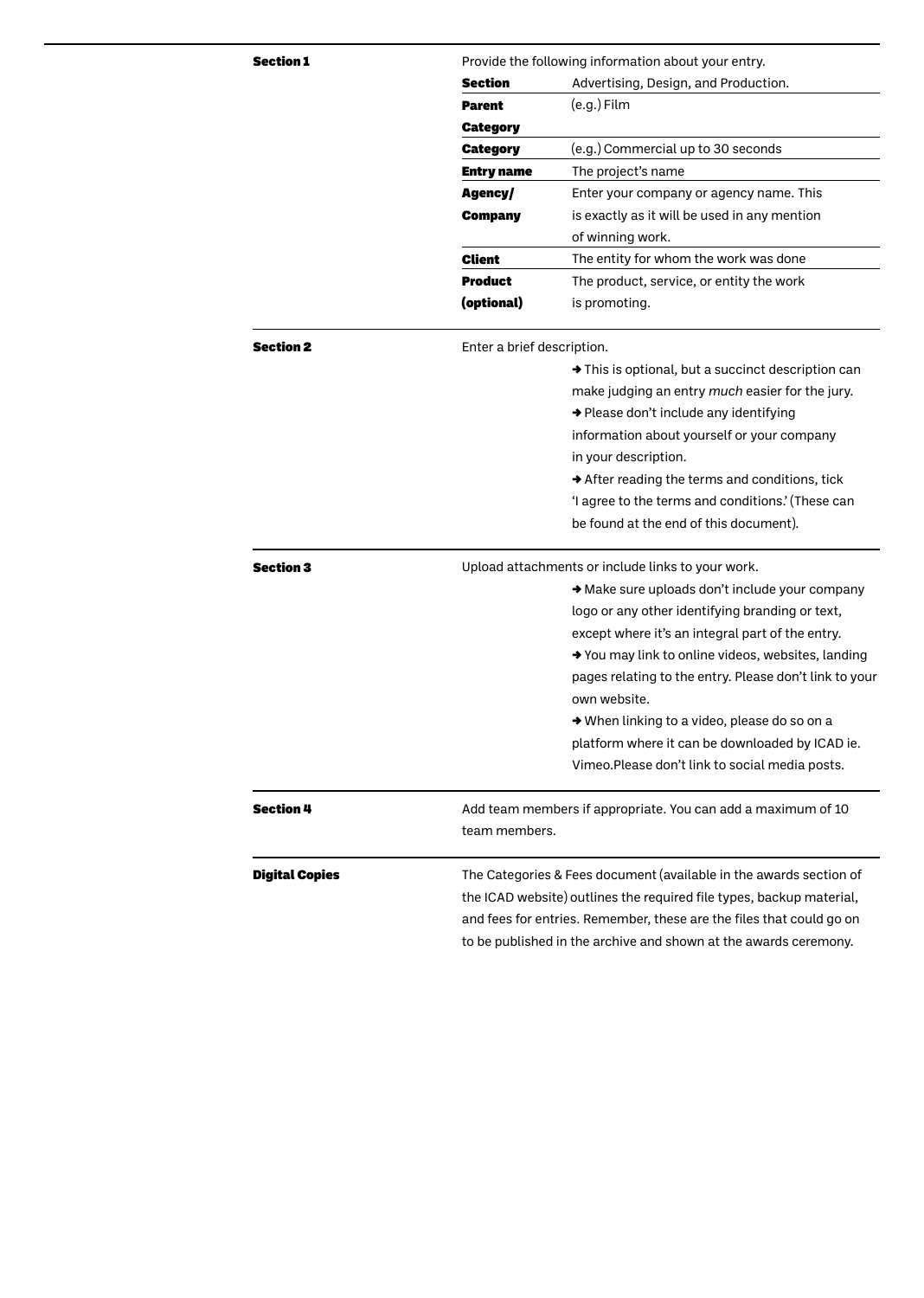# FAQ

# Does everyone who worked on the project need to be a member?

All key creatives for a given entry must be ICAD members, or in the case of craft categories, the key craftsperson (i.e., the photographer for a Photography entry).

The person actually entering projects into the awards platform does not necessarily require ICAD membership. The creative on whose behalf the work is being entered does. Anyone you'd expect to go on stage to accept the award should be a member.

# What if I have trouble logging in?

If you can't remember your award platform password, you can easily reset it through the award platform. If you continue to have difficulty logging in, please contact awards@icad.ie

# Can other people in my agency/studio submit entries too?

Yes. Different people from the same company can submit entries. Each should set up their own user profile and assign the entries to the relevant company.

# Do I need to be a member to enter for a Greenhorn or Student award?

Yes.

## How do I enter for a Greenhorn or Student award?

Greenhorn and Student categories work differently from the other categories. You're not entering a single piece of work, but rather a body of work by a creative who fits the criteria for Greenhorn (working in the industry for three years or less). Please see the Categories & Fees document on the awards section of the ICAD website for further details.

#### How do I know what categories to enter?

See the Categories & Fees document. If you're still not sure, contact awards@icad.ie. Please note that judges may move work between categories if they feel another category would better suit the work.

### What's the difference between a single and a campaign entry?

A single entry is where one execution is entered. A campaign entry includes more than one execution. In some categories, particularly in Design, 'campaign' is replaced with 'series' or 'range'.

### What files do I need to submit?

Please see the Categories & Fees document.

## How many files should I provide?

Please see the Categories & Fees document.

# How many screenshots can I provide for TV and digital entries? Please see the Categories & Fees document.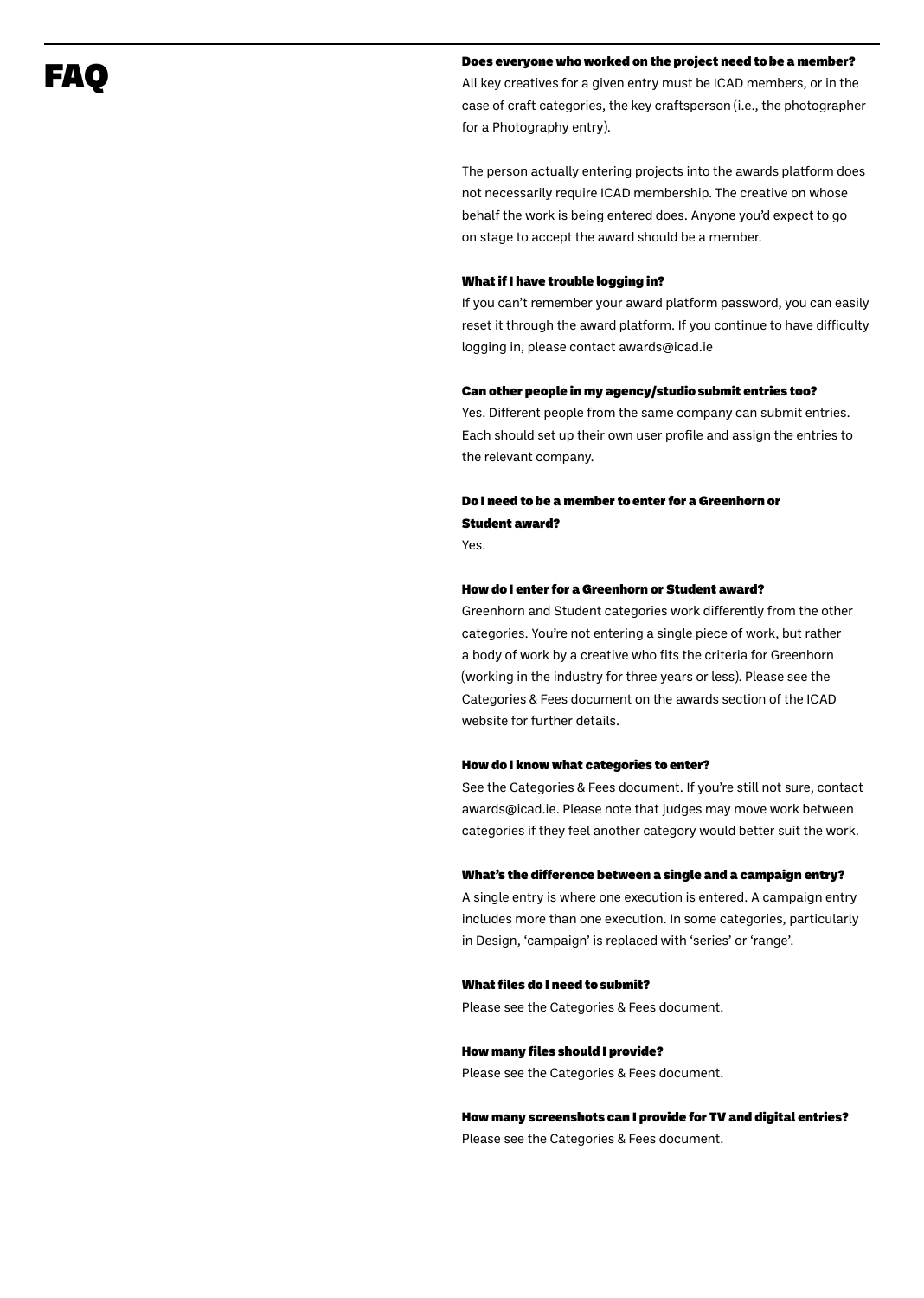# Can I enter case study videos?

Yes, if you feel it would help explain your entry, but remember, we'll be judging the concept and execution of your entry and not the production of your case study. If you feel a case study video is required, please consider the judges' time and keep it short.

### How do I best represent my work?

In all instances, we are trying to simulate the original experience of the viewer for the jury. In the case of a book or a press ad, this is relatively straightforward. In other categories, it can be more complicated. Please try to provide enough details to the jury that they have a full grasp of what you are entering while not overloading them with unnecessary information.

# What information should I include in my files?

Ideally, the only information should be contained in the work itself or information requested in the entry system. Files should not be captioned and should not contain the name of the entrant unless the work is self-promotional.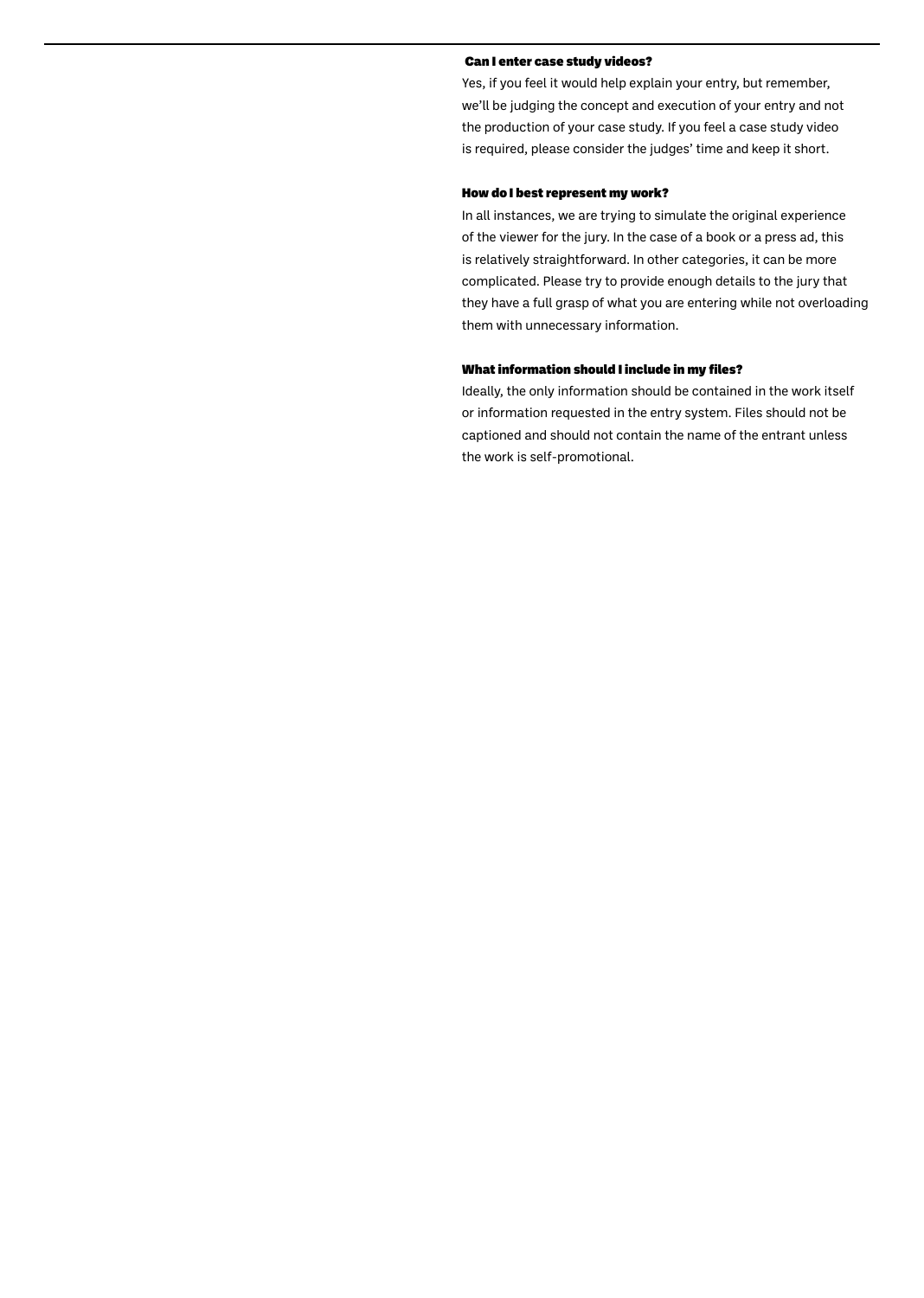# Terms and Conditions

By entering the ICAD Awards, entrants agree to be bound, and abide, by the following rules. ICAD ("we") may vary the rules from time to time, in which case the variation will take effect from the date of publication of the new rules on our website: icad.ie.

We have absolute discretion to determine the application of the rules or to resolve any ambiguity in them as we see fit.

We may, in our absolute discretion, at any time, refuse or withdraw entries which, in our reasonable opinion: (i)

> → breach applicable laws, regulations or industryrecognised codes of practice;

- → offend national sentiments, religious sentiments, or public taste;
- → do not meet the eligibility requirements; or
- $\rightarrow$  in any other way conflict with the rules.
- Entries must have been aired or published between February 1st 2021 and March 21st 2022. No conceptual work will be accepted except in the case of student entries. (ii)
- Entries must have been created by members of ICAD, but can contain elements supplied by non-members. (iii)
- Only members of ICAD are eligible to receive awards. (iv)
- Entries must have been created for use in commercial advertising or design. (v)
- Work submitted for previous ICAD awards is not eligible except in the case of Greenhorn entries. (vi)
- Individual pieces submitted to previous ICAD awards do not qualify for entry as part of campaigns even if they are included with newly created work. Altered work does not qualify for entry if submitted for previous ICAD awards. (vii)
- $(viii)$  We reserve the right to seek written proof from the commissioner that work submitted for judging in the ICAD awards was aired specifically as an advertising or design communication between the dates shown above.
- The final closing date will be strict for all members. (ix)
- We will not enter into correspondence about entries. (x)
- The jurors' decision is final. The jury reserves the right not to make an award in any category if they feel no entries deserve one. (xi)
- Lobbying will disqualify the entrant. (xii)